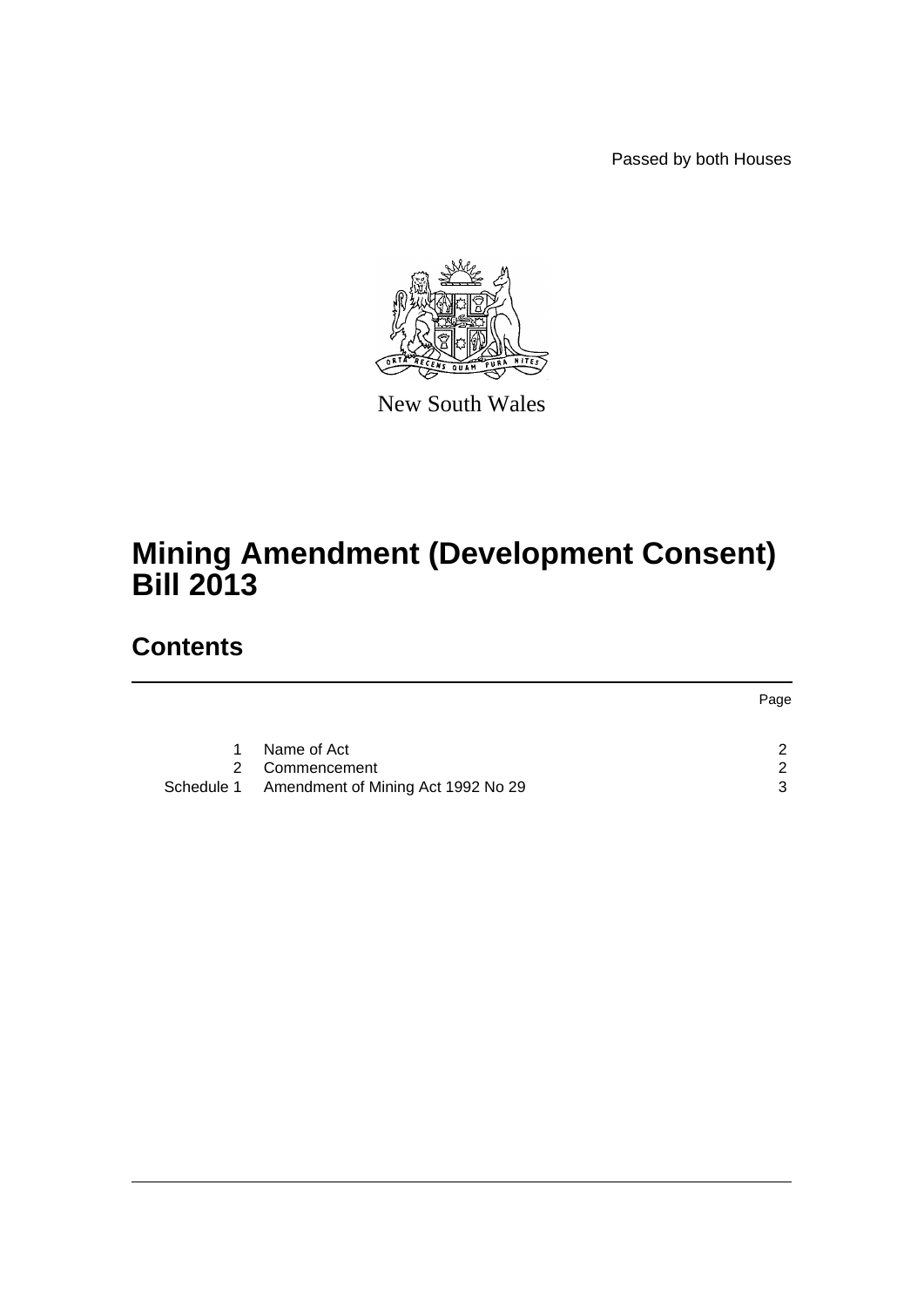*I certify that this public bill, which originated in the Legislative Assembly, has finally passed the Legislative Council and the Legislative Assembly of New South Wales.*

> *Clerk of the Legislative Assembly. Legislative Assembly, Sydney, , 2013*



New South Wales

# **Mining Amendment (Development Consent) Bill 2013**

Act No , 2013

An Act to amend the *Mining Act 1992* with respect to development consents for activities under mining leases.

*I have examined this bill and find it to correspond in all respects with the bill as finally passed by both Houses.*

*Assistant Speaker of the Legislative Assembly.*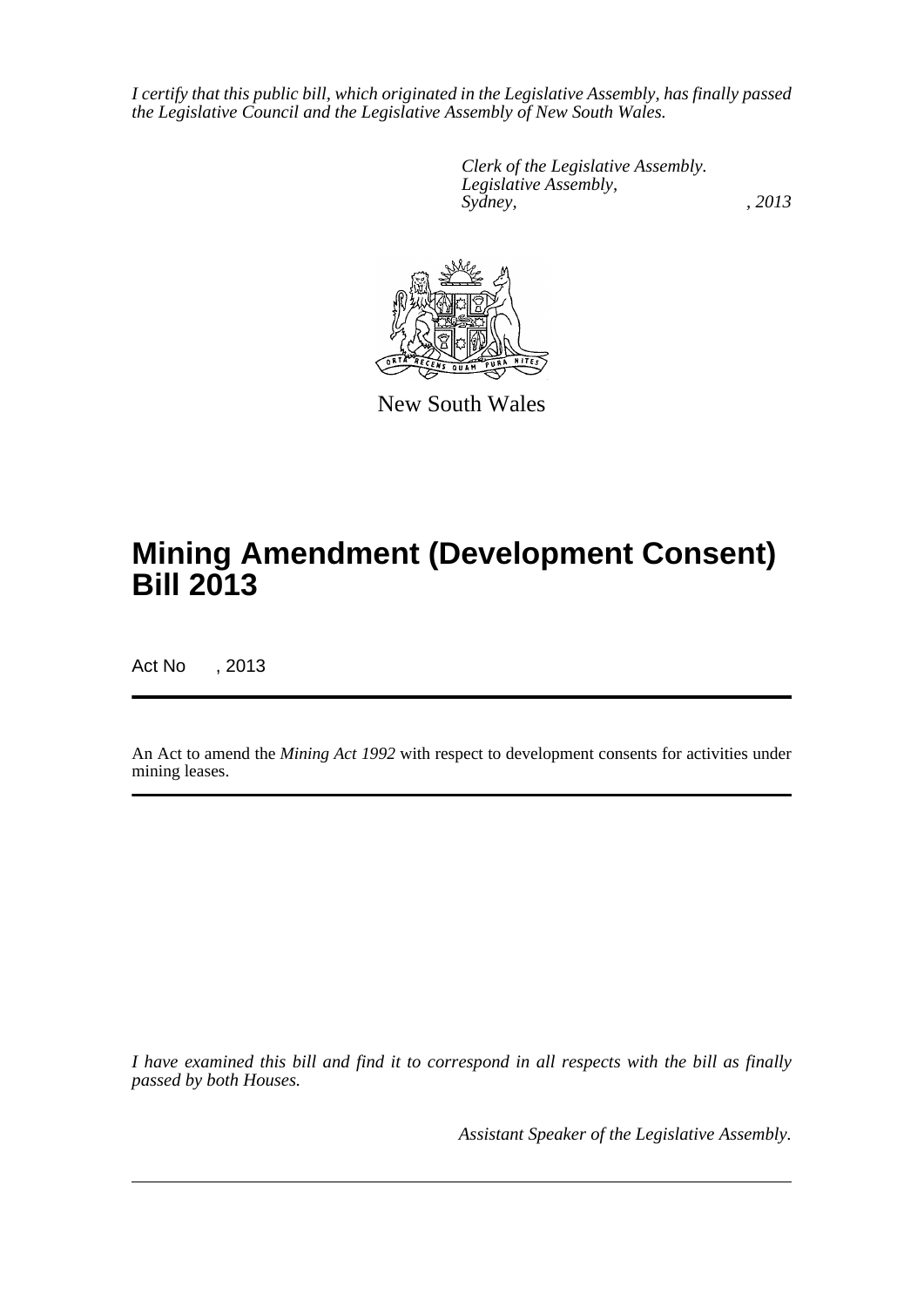### <span id="page-2-0"></span>**The Legislature of New South Wales enacts:**

### **1 Name of Act**

This Act is the *Mining Amendment (Development Consent) Act 2013*.

### <span id="page-2-1"></span>**2 Commencement**

This Act commences on the date of assent to this Act.